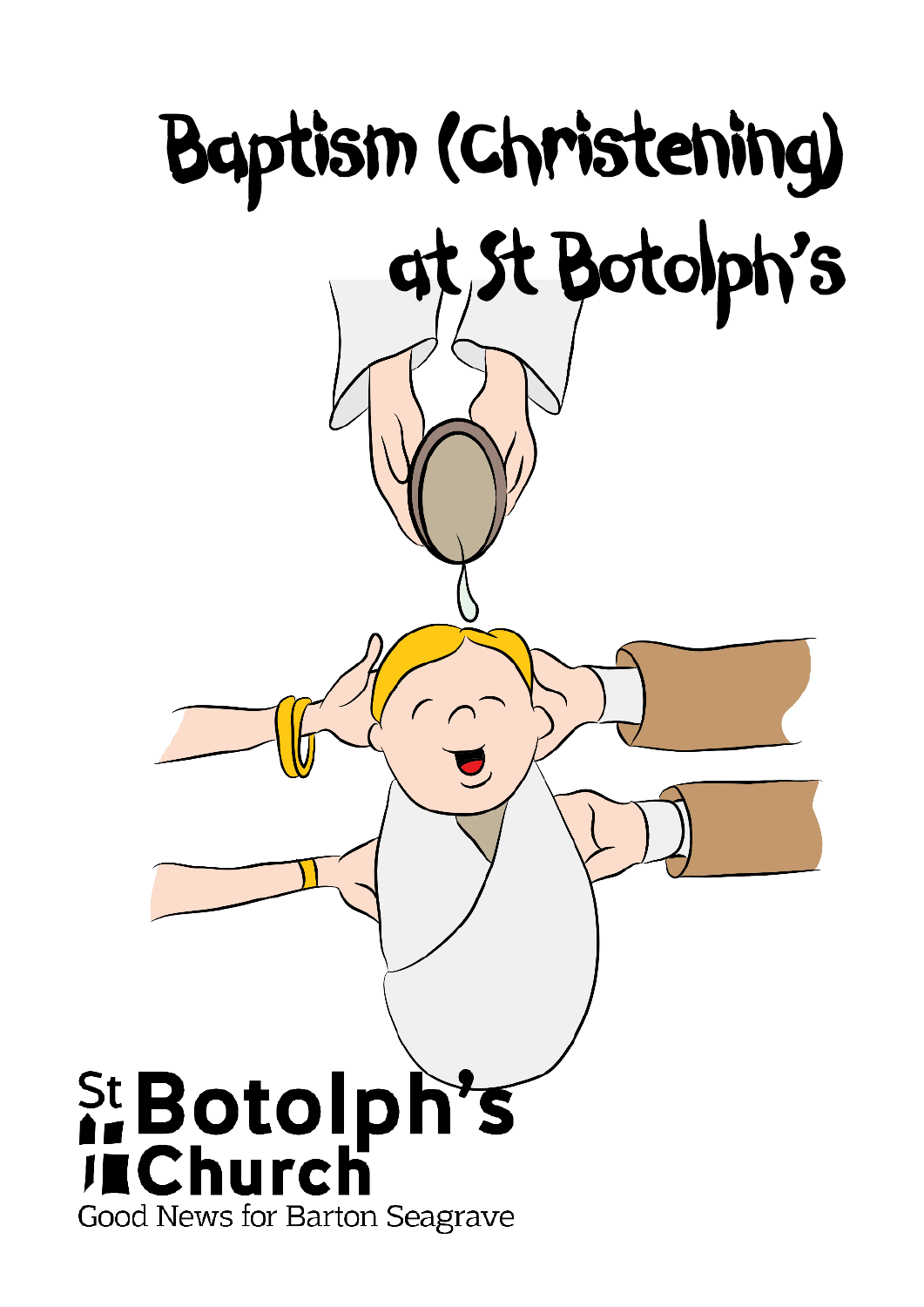The birth of a baby is always special. It is truly a life changing event and things will really never be the same again! So, congratulations if you have had a recent addition to your family. The information here is to help you if you would like to mark the birth of your baby with a service at St Botolph's.

The Church of England offers two complementary ways of celebrating the arrival of your baby. We want to help you decide which one is right for you. Both involve a service in church where, with your family, we will thank God, pray for you and your child, and seek God's blessing for you. In one, however, you make promises to commit yourselves, and your family, to regular church attendance, prayer, Bible study and daily Christian living. In the other, you give thanks to God and pray that He will help your child make up his or her own mind about faith as he or she grows.

## Option 1: A Service of Thanksgiving

When we are given a gift, it is right to say, 'thank you'. The Bible says, 'children are a gift from the Lord' – and so it is good and right to thank Him for them. For centuries parents have brought their children to church to give thanks to God for them, and to pray for them as they grow. A 'Thanksgiving' service is the best way to do this but without making any promises about your own personal commitment, that you know you won't keep, or that might make you uncomfortable.

The Thanksgiving service is usually included within our main Sunday morning service at 9:15am where there will be many other families and babies present. The Bible says that on one occasion, Jesus 'took … children in his arms, put his hands on them and blessed them.' In the Thanksgiving Service, we follow Jesus' example. We will thank God for your child, and ask for His blessing on them. We will also pray for you and your family, and the new responsibility you have. After the service we will offer you any support we can as you learn to be a family. It's a journey of lifelong learning and discovery!

You can find an outline of the service a[t TinyURL.com/BotsThanks](../../General/TinyURL.com/BotsThanks)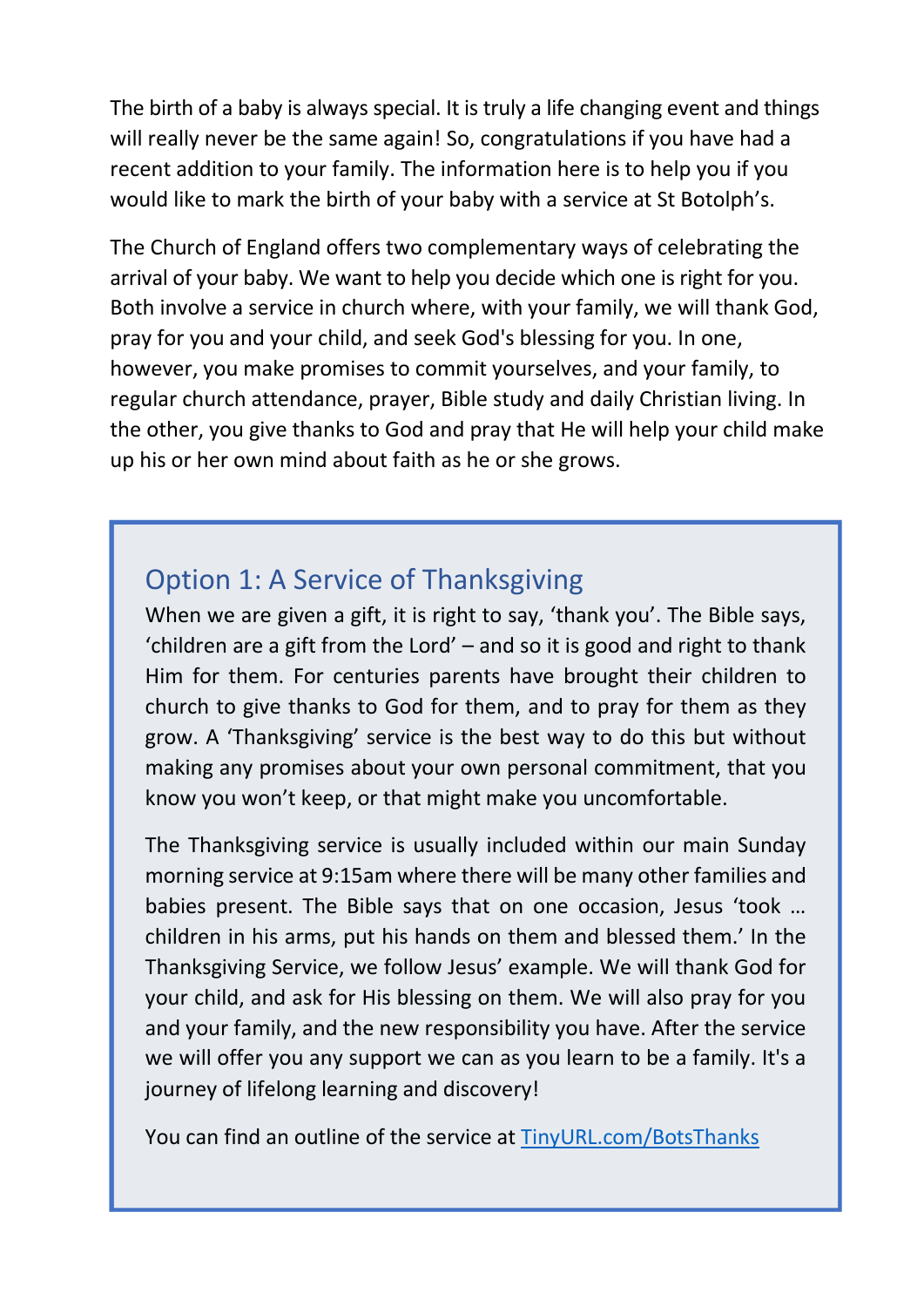## Option 2: Baptism (sometimes called 'Christening')

In the Baptism Service, parents and godparents make important, public promises before God. These include a commitment to regular (weekly) church attendance as an example to your child of how to live as a Christian. As well as making public promises, you and your chosen godparents will be asked to make a public declaration that you yourselves are committed followers of Jesus Christ. These are serious, binding promises, that you, and your godparents, must consider very carefully. If you, or your godparents, are not regular attenders at church, or you are uncomfortable making such declarations, then this service is not for you at the moment. If you have any doubts, opt for a service of thanksgiving.

You can find an outline of the service at [TinyURL.com/BotsBaptism](../../General/TinyURL.com/BotsBaptism)

## What do I do next?

- Think very carefully about which service is for you and your family. Use the diagram on the back page to help you.
- Ask God to guide you as you make this decision. There is no hurry. If you would like to talk it through with one of the ministry team at St Botolph's, please contact the church office to arrange this.
- If you are not sure, opt for a service of thanksgiving; a baptism can always be arranged in the future.

As you think and pray about this decision, it would be great to meet you and your family in church. Services are every Sunday morning at 9.15 am. There are other services too, but this is the most appropriate for young families. When you come please introduce yourselves, so we can get to know you.

We run a regular toddler group called *Make and Play* that meets in Church House (the big house next to the church building) every Tuesday morning from 9.30 am. You would be most welcome to come along.

## **Contacts: Church Office: 01536 414052,** [office@stbots.church](mailto:office@stbots.church)